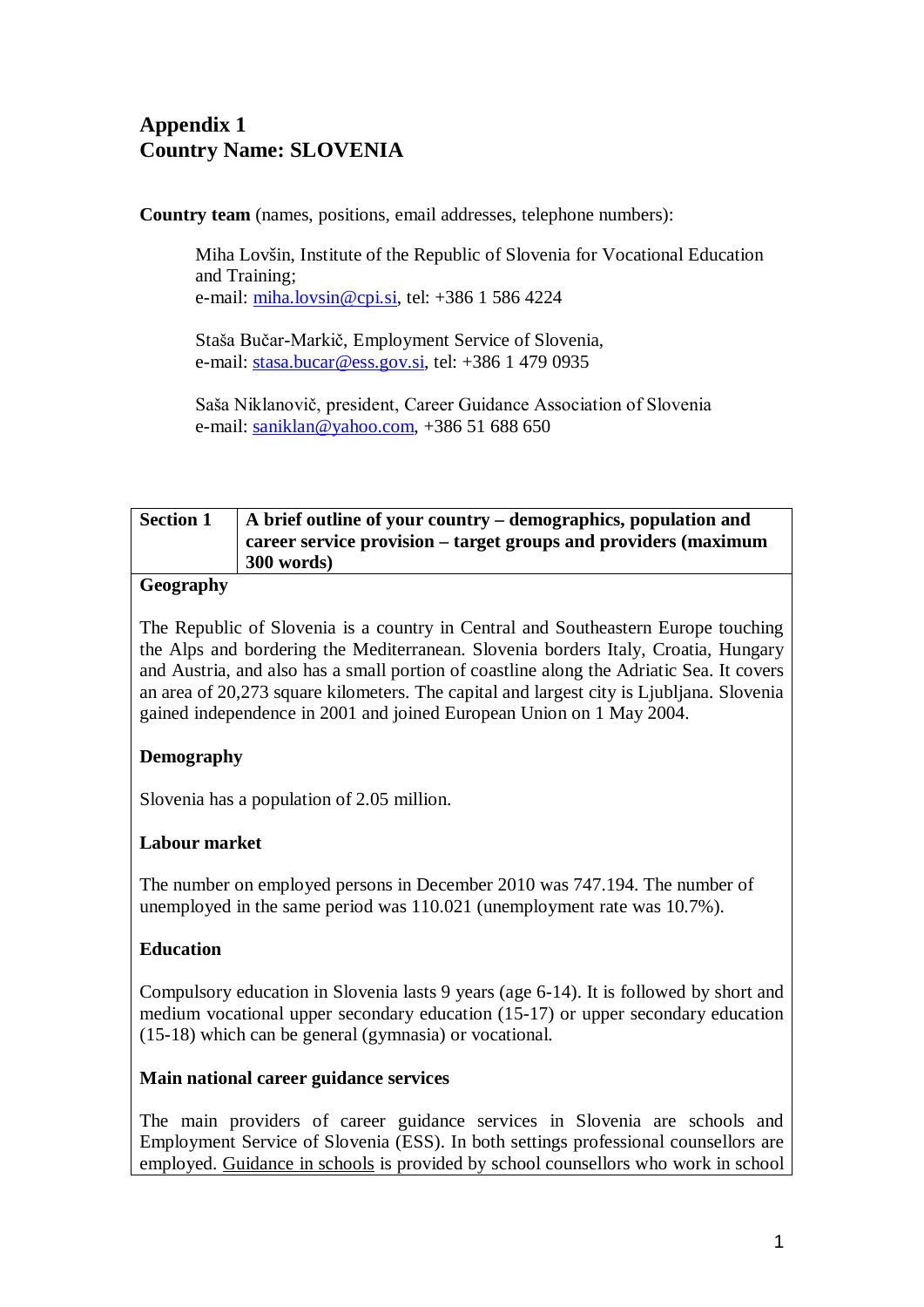counselling services. Guidance counsellors are employed in primary schools (age 6- 15) and secondary schools (age 15-19). They provide broad range of guidance services (personal, educational, social, vocational) therefore career guidance takes just a small percentage of their working time.

Career guidance in ESS is carried out by career counsellors working in local and regional ESS offices throughout Slovenia and is co-ordinated by the department for vocational guidance at central office. First Vocational Information and Counselling Centre (CIPS) was established 1999. Nowadays four CIPS and another 20 small career information points operate within ESS. They employ career counsellors, usually psychologists. CIPS provide guidance service for unemployed and students. Services include individual and groups information activities, career library and website, individual and group counselling, job-search seminars and other forms of guidance activities. In principle, guidance service is offered also to other adults (employed) but the number of employed clients is very low.

After 2000 adult educational guidance centres (ISIO) started to spread. They are located in adult training centres and co-ordinated by Slovene Institute for Adult Education (SIAE which is also responsible for the training of professional staff employed in ISIO centres.

There are some other organisations operating in the field of guidance. The Centre for Vocational Educational and Training (CPI) provides information materials on occupations and vocational training and maintain the website [\(http://www.mojaizbira.si/\)](http://www.mojaizbira.si/). CPI also carries out a number of guidance projects. Chamber of Craft also cooperates in some guidance activities related to the craft vocational training (information materials, promotion of crafts, fairs, etc.).

In 2010 the development of the university career centres intensified due to special project financed by European Social Fund.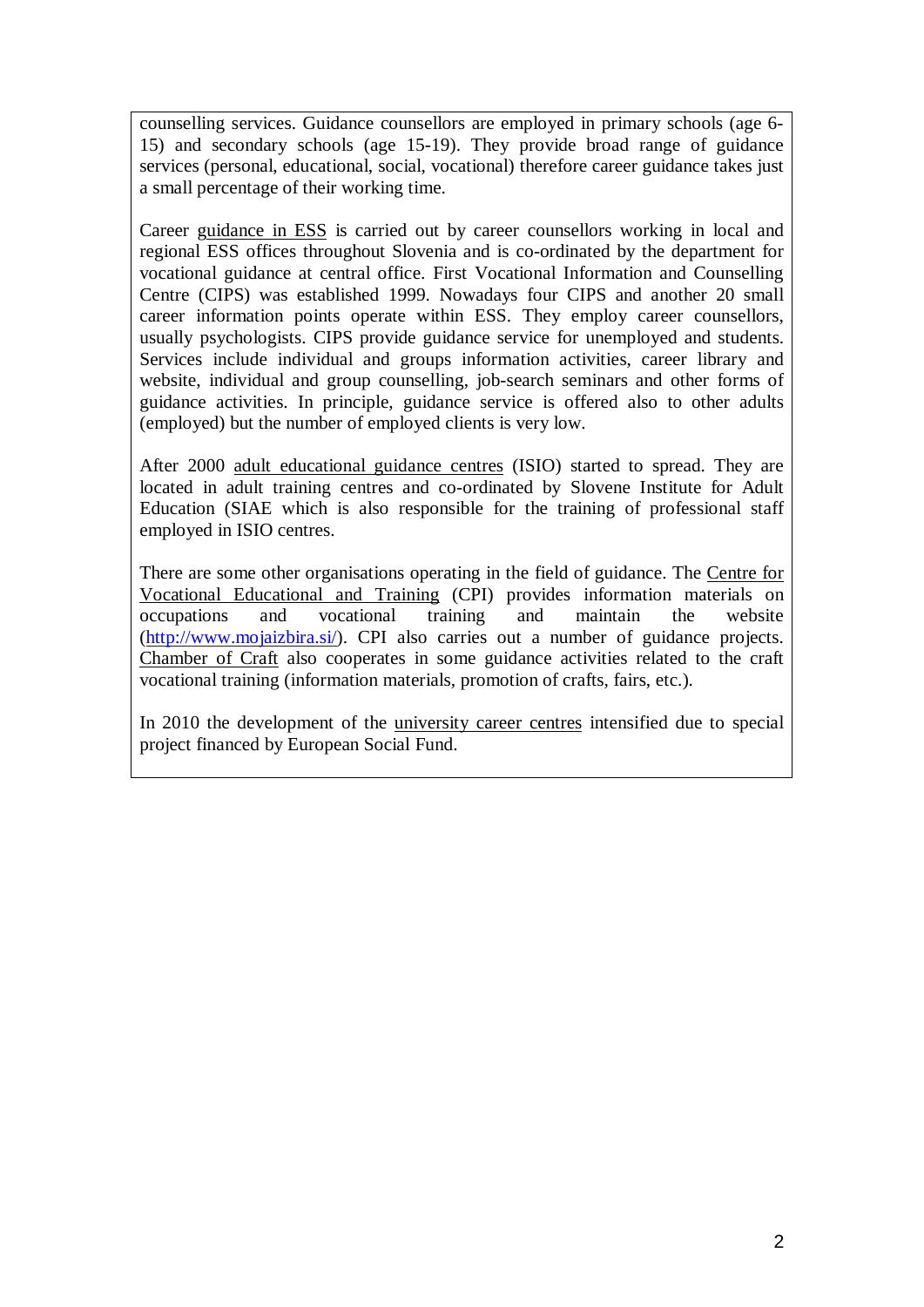| <b>Section 2</b> | Taking each of the four general symposium themes (see        |
|------------------|--------------------------------------------------------------|
|                  | below), describe the two greatest strengths and two greatest |
|                  | weaknesses relating to each theme in your country            |
|                  | (maximum 100 words for each strength and weakness;           |
|                  | therefore maximum 400 words per theme and maximum            |
|                  | 1,600 words in this section).                                |
|                  |                                                              |

**Theme 1: Political, economic and social changes and the changing role of career guidance and career guidance policies**

| Strength 1                                                                                                                                                                                                                                                                                                                                                                                                                                                                                                                                                                                                                                | Weakness 1                                                                                                                                                                                                                                                                                                                                                                                            |
|-------------------------------------------------------------------------------------------------------------------------------------------------------------------------------------------------------------------------------------------------------------------------------------------------------------------------------------------------------------------------------------------------------------------------------------------------------------------------------------------------------------------------------------------------------------------------------------------------------------------------------------------|-------------------------------------------------------------------------------------------------------------------------------------------------------------------------------------------------------------------------------------------------------------------------------------------------------------------------------------------------------------------------------------------------------|
| Spreading of new concept of career                                                                                                                                                                                                                                                                                                                                                                                                                                                                                                                                                                                                        | Lack of the awareness that career                                                                                                                                                                                                                                                                                                                                                                     |
| guidance                                                                                                                                                                                                                                                                                                                                                                                                                                                                                                                                                                                                                                  | management skills can help individual                                                                                                                                                                                                                                                                                                                                                                 |
|                                                                                                                                                                                                                                                                                                                                                                                                                                                                                                                                                                                                                                           | and society to cope with these changes                                                                                                                                                                                                                                                                                                                                                                |
| Societal changes require development of<br>the role of guidance and guidance<br>practitioners, which is different to the<br>traditional one. The advantage is that the<br>new concept of career guidance is to the<br>certain extent spread among counsellors<br>and relevant institutions which provide or<br>finance guidance services. It should also<br>be stressed that provision of career<br>related information (information<br>materials, information web-sites) is quite<br>developed due to the investment in recent<br>years.                                                                                                 | Though the new concept is spreading, the<br>main weakness is lack of awareness of<br>individuals, organisations and some<br>policy makers (particularly in education<br>sector) about the new concept of career<br>guidance which envisage that an<br>individual should learn career<br>management skills in order to cope with<br>the uncertain situation on the labour<br>market.                   |
| Strength 2                                                                                                                                                                                                                                                                                                                                                                                                                                                                                                                                                                                                                                | Weakness 2                                                                                                                                                                                                                                                                                                                                                                                            |
| In 2010 the new labour act has been<br>adopted, which states that lifelong career<br>guidance is one of key activities which<br>has to be provided by public employment<br>service and private employment agencies<br>which will work under the new law<br>(starting in 2012). Different kinds of<br>services had been also defined in this act<br>(information, basic career advising,<br>career counselling etc.). Though this act<br>covers only one part of guidance<br>provision (providers in employment<br>sector), we see it as a strength which can<br>serve as an example how to change the<br>legislation in education sector. | Small community<br>One of the main weaknesses of career<br>guidance in Slovenia is, that the number<br>of practitioners, who provide career<br>guidance as their main task, is rather<br>small. Other factors of this "weakness"<br>is lack of guidance related research, lack<br>of university personnel specialised in<br>guidance and lack of university level<br>training for career counsellors. |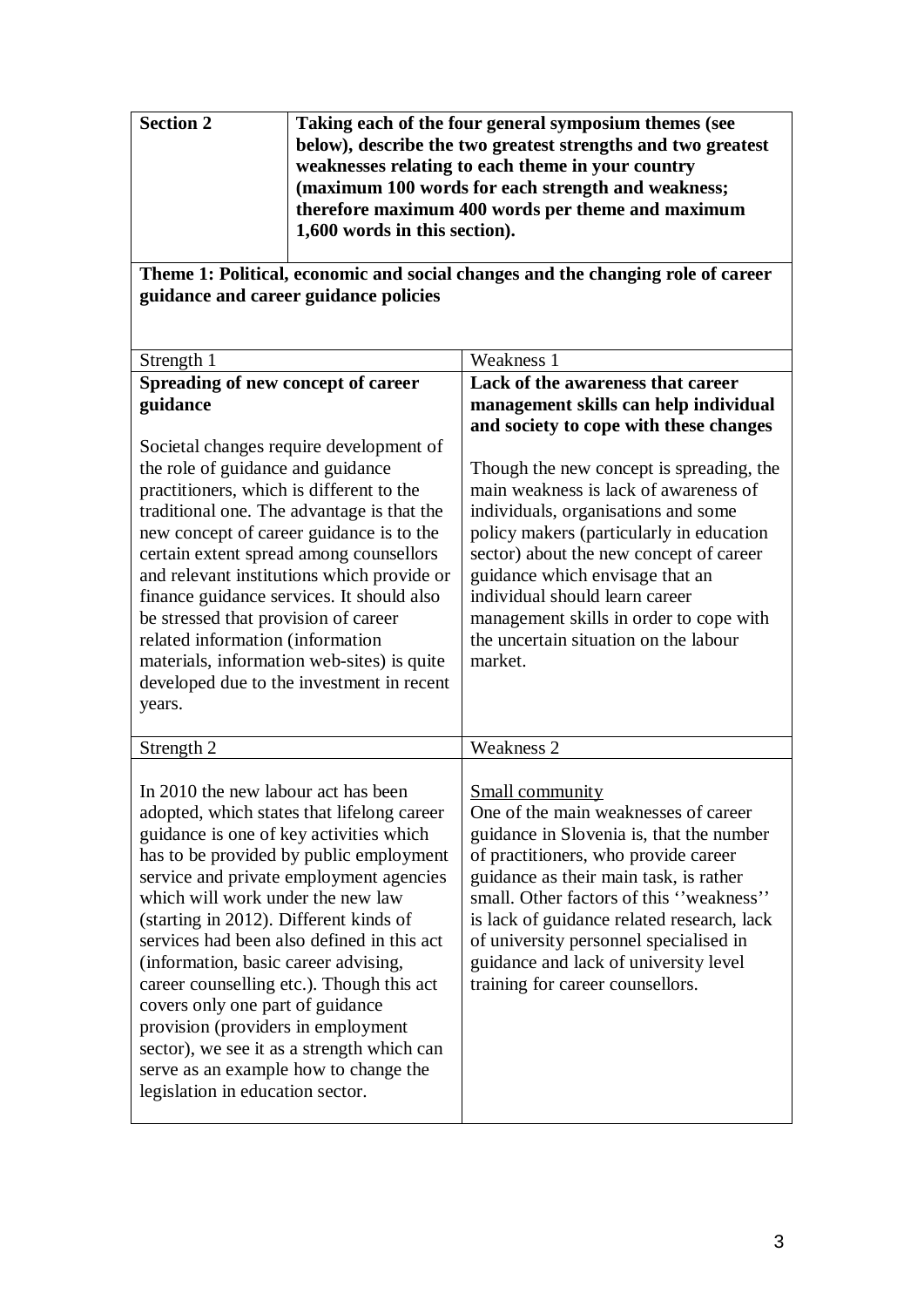| Theme 2: Lifelong guidance policy as a part of integrated human resource |
|--------------------------------------------------------------------------|
| development policies – challenges and opportunities                      |

| Strength 1                                                                                                                                             | Weakness 1                                  |
|--------------------------------------------------------------------------------------------------------------------------------------------------------|---------------------------------------------|
| Integration of career guidance into the                                                                                                                | <b>European Social Fund resources could</b> |
| <b>ESF Operational Plan for HR</b>                                                                                                                     | be used more                                |
| development                                                                                                                                            |                                             |
|                                                                                                                                                        | Though Slovenia made an important step      |
| Perhaps the most important mechanism                                                                                                                   | by including career guidance into LL and    |
| for the integration of LL guidance policy                                                                                                              | HR strategies and operational documents     |
| into HR policies is National Operational                                                                                                               | (this refers mostly to ESF Operational      |
| Plan for the Human Resource                                                                                                                            | Plan 2007-2013), and by implementing        |
| Development within European Social                                                                                                                     | some important guidance projects, more      |
| Fund (produced in Slovenia in 2007 for                                                                                                                 | could have been done. "More" refers to      |
| the 7 year period). This plan contains                                                                                                                 | quantity of the resources used for          |
| several career guidance projects which                                                                                                                 | guidance projects and to outcomes of        |
| were selected on the basis of previous                                                                                                                 | some project activities (not all).          |
| analysis of existing career guidance                                                                                                                   |                                             |
| services. Projects were proposed by the                                                                                                                | More could be done in education sector      |
| <b>Slovenian National Guidance Policy</b>                                                                                                              | (refers to primary level of education, age  |
| Forums which operated in the period                                                                                                                    | 6-14 and secondary level, age 15-18).       |
| 2005-2006. Many projects, but not all,                                                                                                                 |                                             |
| have been accepted by relevant                                                                                                                         |                                             |
| ministries, and included in before-                                                                                                                    |                                             |
| mentioned Operational Plan.<br>Projects which were accepted aimed to                                                                                   |                                             |
| achieve following goals:                                                                                                                               |                                             |
|                                                                                                                                                        |                                             |
| 1) To improve common guidance                                                                                                                          |                                             |
| mechanisms                                                                                                                                             |                                             |
| Within this aim following tasks have                                                                                                                   |                                             |
| been carried out or are in the process of                                                                                                              |                                             |
| implementation:                                                                                                                                        |                                             |
| -Re-establishment <sup>1</sup> of National working                                                                                                     |                                             |
| group for career guidance (re-established                                                                                                              |                                             |
| in 2008) and establishing financial,                                                                                                                   |                                             |
| professional and technical support for the                                                                                                             |                                             |
| work of this group.                                                                                                                                    |                                             |
| -Development of Career Guidance                                                                                                                        |                                             |
| Glossary (first version finalised in 2011)                                                                                                             |                                             |
| which is common for all providers of                                                                                                                   |                                             |
|                                                                                                                                                        |                                             |
|                                                                                                                                                        |                                             |
|                                                                                                                                                        |                                             |
| career guidance regardless the sector.<br>-Development of the qualification and<br>university study course for career<br>guidance (beginning in 2011). |                                             |

<sup>1&</sup>lt;br><sup>1</sup> First such group was called National Guidance Policy Forum which operated in the period 2005-2006.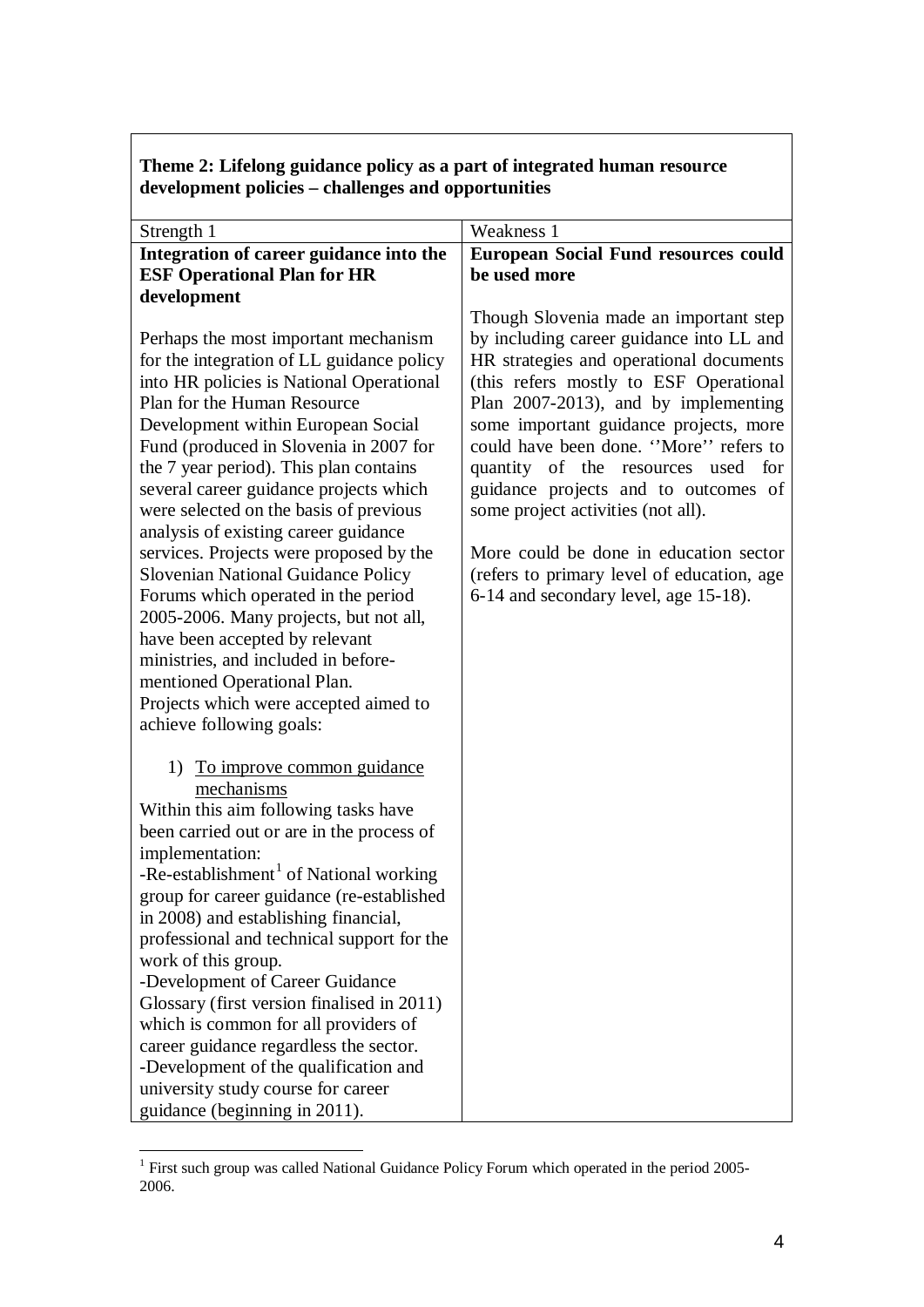| -Development of Career Guidance            |                                           |
|--------------------------------------------|-------------------------------------------|
|                                            |                                           |
| Quality standards (beginning in 2012).     |                                           |
|                                            |                                           |
| 2) To establish career guidance            |                                           |
|                                            |                                           |
| services in the areas where                |                                           |
| guidance did not exist before              |                                           |
| -One of ESF projects provided financial    |                                           |
| resources for establishment of career      |                                           |
| centres within Slovenian state             |                                           |
| Universities (beginning in 2010).          |                                           |
|                                            |                                           |
| -Another project plans to provide career   |                                           |
| guidance services for the employed.        |                                           |
|                                            |                                           |
| 3) Strengthening the existing              |                                           |
| guidance services                          |                                           |
|                                            |                                           |
|                                            |                                           |
| -Development of career guidance services   |                                           |
| in Employment Service of Slovenia          |                                           |
| (ESS)                                      |                                           |
| -Counselling centres in adult education    |                                           |
| -Development of career guidance website    |                                           |
| for students entering secondary education  |                                           |
|                                            |                                           |
|                                            |                                           |
| In 2007 Slovenia managed to include        |                                           |
| career guidance into national HR strategy  |                                           |
| and its implementation in the period       |                                           |
| 2007-2013) though the implementation       |                                           |
|                                            |                                           |
|                                            |                                           |
| could be stronger.                         |                                           |
|                                            |                                           |
| Strength 2                                 | <b>Weakness 2</b>                         |
|                                            |                                           |
| <b>Existence of National working group</b> | Low position of guidance in the policy    |
| for career guidance                        | agenda of education sector                |
|                                            |                                           |
|                                            |                                           |
| In 2008 Ministry of Education and Sport    | In education sector some improvements     |
| established the National working group     | were made:                                |
| for career guidance with the aim to        | -Development of counselling centre in     |
| promote coordination and cooperation of    | adult education                           |
| guidance policies and operations between   | -Establishing the National working group  |
| different sectors. Many relevant           | for career guidance                       |
|                                            | -Development of career website "My        |
| educational and employment institutions    |                                           |
| are represented in this group. Group was   | Choice" (moja izbira) by the Institute of |
| quite active in last three years and       | the Republic of Slovenia for Vocational   |
| achieved some results but did not manage   | Education and Training.                   |
| to provide stronger impact on the          |                                           |
| educational policy (for reasons see        | However much more should be done on       |
| Weakness 2). Though the influence of the   | the level of primary school and secondary |
| group was lower than some expected, it     | school (general and vocational). Schools  |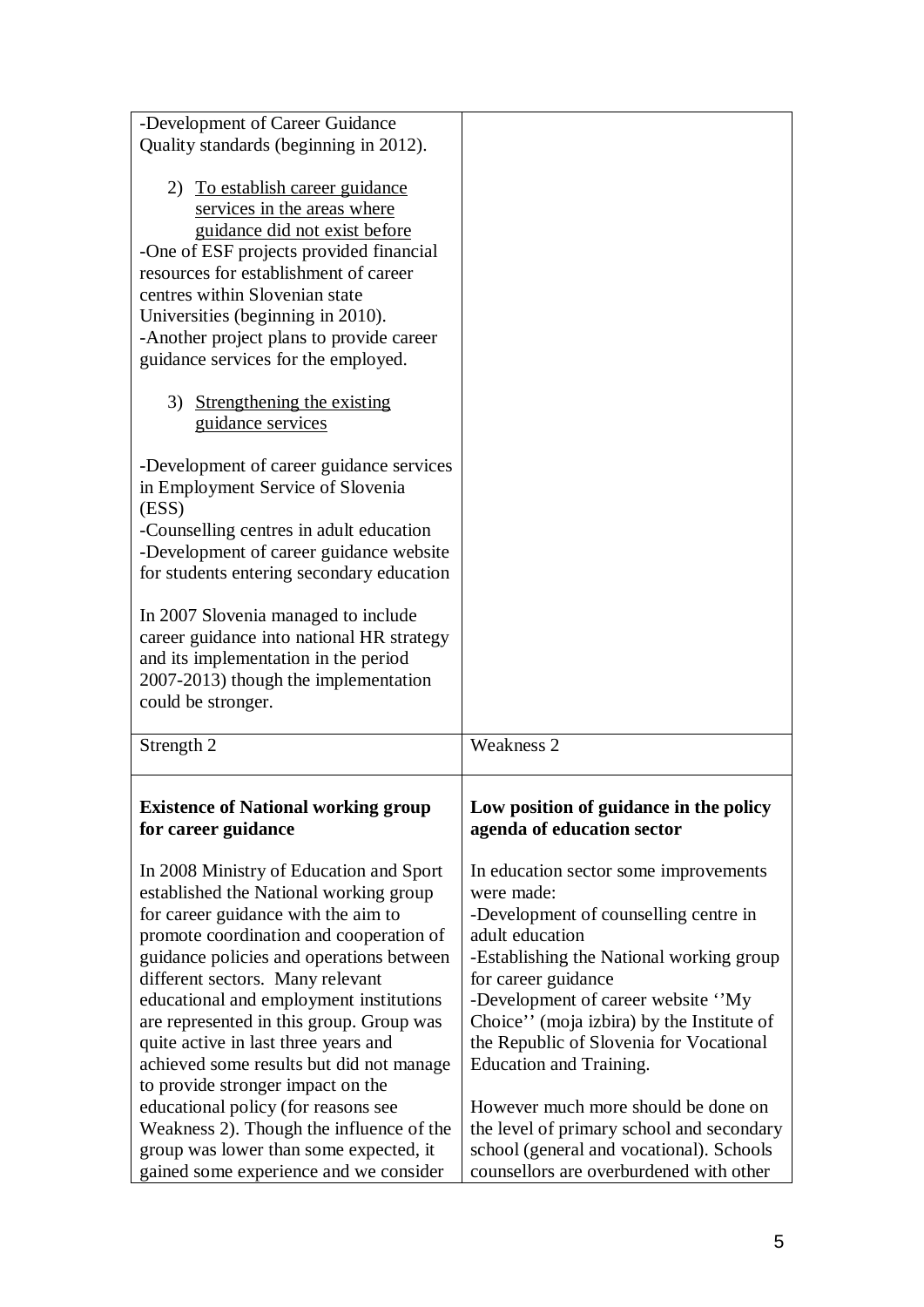| this group as a potential strength for     | activities to provide intensive career      |
|--------------------------------------------|---------------------------------------------|
| future integration of career guidance into | counselling to students. Position of career |
| lifelong learning and HR policies.         | education in school curriculum is very      |
|                                            | modest.                                     |
|                                            |                                             |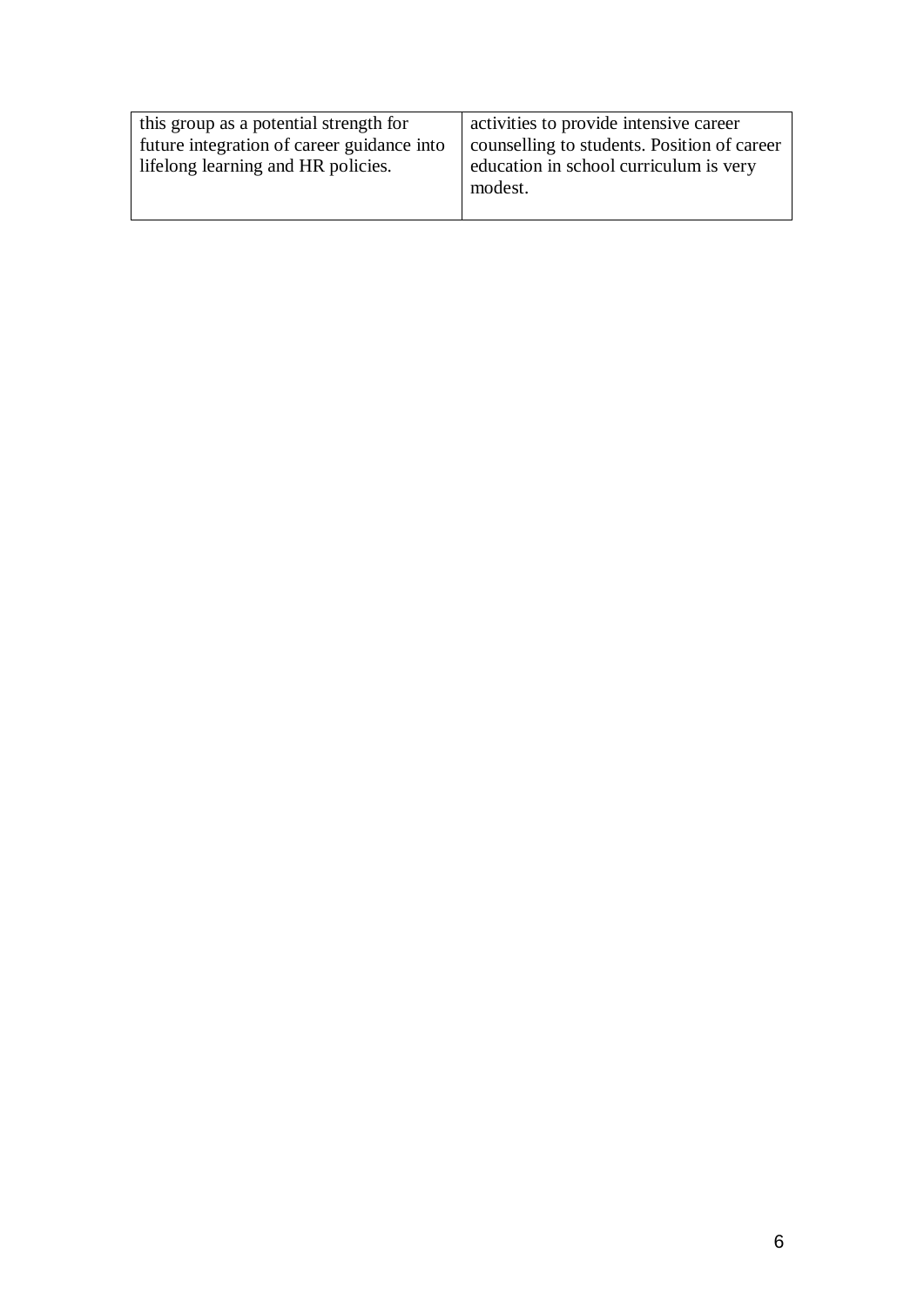## **Theme 3: The changing world and the changing role of career guidance – skills and competencies for lifelong guidance practitioners**

| Strength 1                                                                                                                                                                                                                                                                                                   | Weakness 1                                                                                                                                                                                                                                         |  |  |
|--------------------------------------------------------------------------------------------------------------------------------------------------------------------------------------------------------------------------------------------------------------------------------------------------------------|----------------------------------------------------------------------------------------------------------------------------------------------------------------------------------------------------------------------------------------------------|--|--|
| Level of initial education of guidance                                                                                                                                                                                                                                                                       | Lack of specialised qualifications and                                                                                                                                                                                                             |  |  |
| practitioners                                                                                                                                                                                                                                                                                                | formal career guidance education                                                                                                                                                                                                                   |  |  |
|                                                                                                                                                                                                                                                                                                              |                                                                                                                                                                                                                                                    |  |  |
| Counsellors who provide career guidance<br>in Slovenia hold university degree (in<br>most cases equivalent to second level in<br>Bologna system). Though high level of<br>education itself is not sufficient, it helps<br>practitioners to acquire specialised career<br>guidance competences in short time. | guidance<br>qualification<br>Career<br>and<br>specialised career guidance HE education<br>programmes still do not exist. Situation<br>will change in near future since such<br>study course is under development within<br>one ESF funded project. |  |  |
| Strength 2                                                                                                                                                                                                                                                                                                   | Weakness 2                                                                                                                                                                                                                                         |  |  |
| <b>Developed</b><br>training<br>internal<br>for                                                                                                                                                                                                                                                              | Lack of specialised internal training in                                                                                                                                                                                                           |  |  |
| counsellors                                                                                                                                                                                                                                                                                                  | some sectors                                                                                                                                                                                                                                       |  |  |
|                                                                                                                                                                                                                                                                                                              |                                                                                                                                                                                                                                                    |  |  |
| Career guidance practitioners in some                                                                                                                                                                                                                                                                        | In general, school counsellors have much                                                                                                                                                                                                           |  |  |
| organisations, this particularly refers to                                                                                                                                                                                                                                                                   | less opportunities to participate relevant                                                                                                                                                                                                         |  |  |
| Employment Service (and CIPS) of                                                                                                                                                                                                                                                                             | career guidance training.                                                                                                                                                                                                                          |  |  |
| Slovenia and ISIO centres in adult                                                                                                                                                                                                                                                                           |                                                                                                                                                                                                                                                    |  |  |
| education, have access to system of                                                                                                                                                                                                                                                                          |                                                                                                                                                                                                                                                    |  |  |
| internal training which is on relatively                                                                                                                                                                                                                                                                     |                                                                                                                                                                                                                                                    |  |  |
| high level. In 2010 the Institute of the                                                                                                                                                                                                                                                                     |                                                                                                                                                                                                                                                    |  |  |
| Republic of Slovenia for Vocational                                                                                                                                                                                                                                                                          |                                                                                                                                                                                                                                                    |  |  |
| Education and Training started to offer                                                                                                                                                                                                                                                                      |                                                                                                                                                                                                                                                    |  |  |
| training on selected career guidance                                                                                                                                                                                                                                                                         |                                                                                                                                                                                                                                                    |  |  |
| topics to schools counsellors and this                                                                                                                                                                                                                                                                       |                                                                                                                                                                                                                                                    |  |  |
| continues in 2011.                                                                                                                                                                                                                                                                                           |                                                                                                                                                                                                                                                    |  |  |
|                                                                                                                                                                                                                                                                                                              |                                                                                                                                                                                                                                                    |  |  |
|                                                                                                                                                                                                                                                                                                              |                                                                                                                                                                                                                                                    |  |  |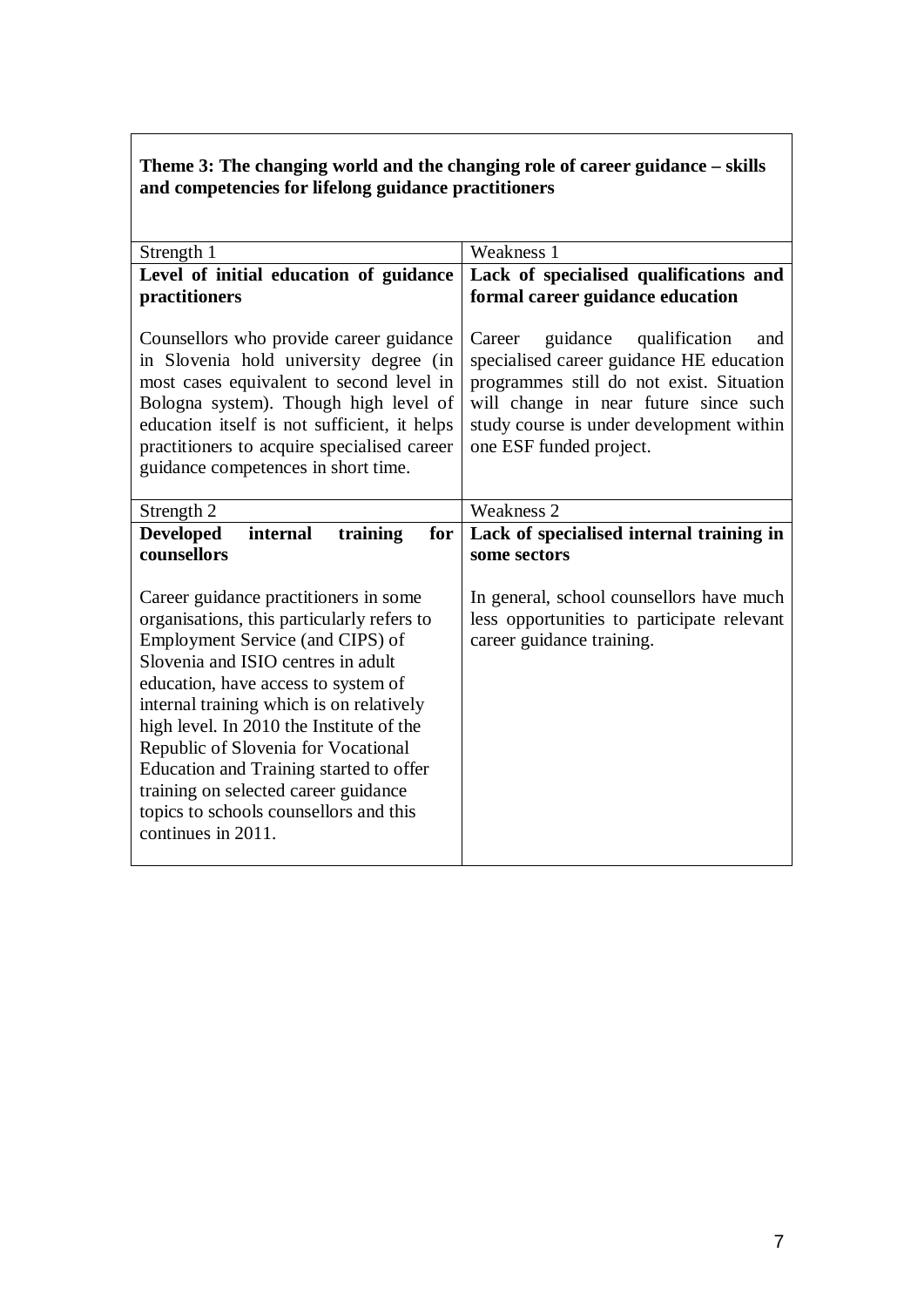| Strength 1                                                                                                                                                                                                                                                                                                                                                                                                                                                                                                                                                                                                                                                                                                                                                                         | Weakness 1                                                                                                                                                                                                                                                                                                                                                                                                                                                                                                                                                                                                                  |  |  |
|------------------------------------------------------------------------------------------------------------------------------------------------------------------------------------------------------------------------------------------------------------------------------------------------------------------------------------------------------------------------------------------------------------------------------------------------------------------------------------------------------------------------------------------------------------------------------------------------------------------------------------------------------------------------------------------------------------------------------------------------------------------------------------|-----------------------------------------------------------------------------------------------------------------------------------------------------------------------------------------------------------------------------------------------------------------------------------------------------------------------------------------------------------------------------------------------------------------------------------------------------------------------------------------------------------------------------------------------------------------------------------------------------------------------------|--|--|
| Research<br>Only examples of good practice can be<br>mentioned here. One of them is focused<br>on measuring the impact of guidance<br>programme on the level of participants'<br>career management skills. This study was<br>done in the frame of ICTEM project<br>(Integrated Counselling, Training and<br>Employment Method). The project was<br>financed by the EU Leonardo da Vinci<br>programme in 2004. The results of the<br>study showed that the level of<br>participants' career management skills<br>was higher at the end of the four months<br>guidance programme compared to the<br>beginning of the programme.                                                                                                                                                      | In the Slovenian education sector there is<br>a lack of studies, research and reporting<br>procedures which would provide some<br>evidence on the impact of guidance<br>services. We only have few studies which<br>are mostly trying to find out to what<br>extent is guidance provided in school<br>rather than what are the effects of<br>guidance programmes and services.<br>Government should launch relevant<br>research to get more information on these<br>issues.<br>Situation in the employment sector is<br>little better but evaluations do not capture<br>all aspects of guidance impact (see<br>Weakness 2). |  |  |
| Strength 2                                                                                                                                                                                                                                                                                                                                                                                                                                                                                                                                                                                                                                                                                                                                                                         | <b>Weakness 2</b>                                                                                                                                                                                                                                                                                                                                                                                                                                                                                                                                                                                                           |  |  |
| Collecting feedback (users satisfaction) is<br>quite common practice in the delivery of<br>guidance services in employment offices<br>and centres of adult education.<br><b>Employment Service of Slovenia</b><br>delivers, in cooperation with external<br>private providers, diverse training and<br>career guidance programmes and<br>workshops for unemployed. At the end of<br>these programmes providers usually<br>collect feedback from participants on<br>their satisfaction with the programmes).<br>This could be seen as a modest example<br>of good practice. However, providers<br>usually do not ask participants to specify<br>other outcomes of these programmes<br>(what did they learn, how do they rate<br>learning outcomes and other potential<br>benefits). | In Employment sector effectiveness of<br>guidance programmes is much higher on<br>the agenda compared to education sector.<br>However, mostly two indicators of the<br>impact are used:<br>the number of unemployed<br>persons which find jobs as a result<br>of guidance,<br>the number of unemployed person<br>which enrol in vocational training.<br>Career counsellors argue that other<br>important aspects are not included:<br>learning outcomes, client satisfaction, and<br>different preventive aspects: personal<br>support, keeping unemployed active,<br>motivation, enhancing employability<br>skills etc.    |  |  |

## **Theme 4: Evidence-based practice; evidence-based policies**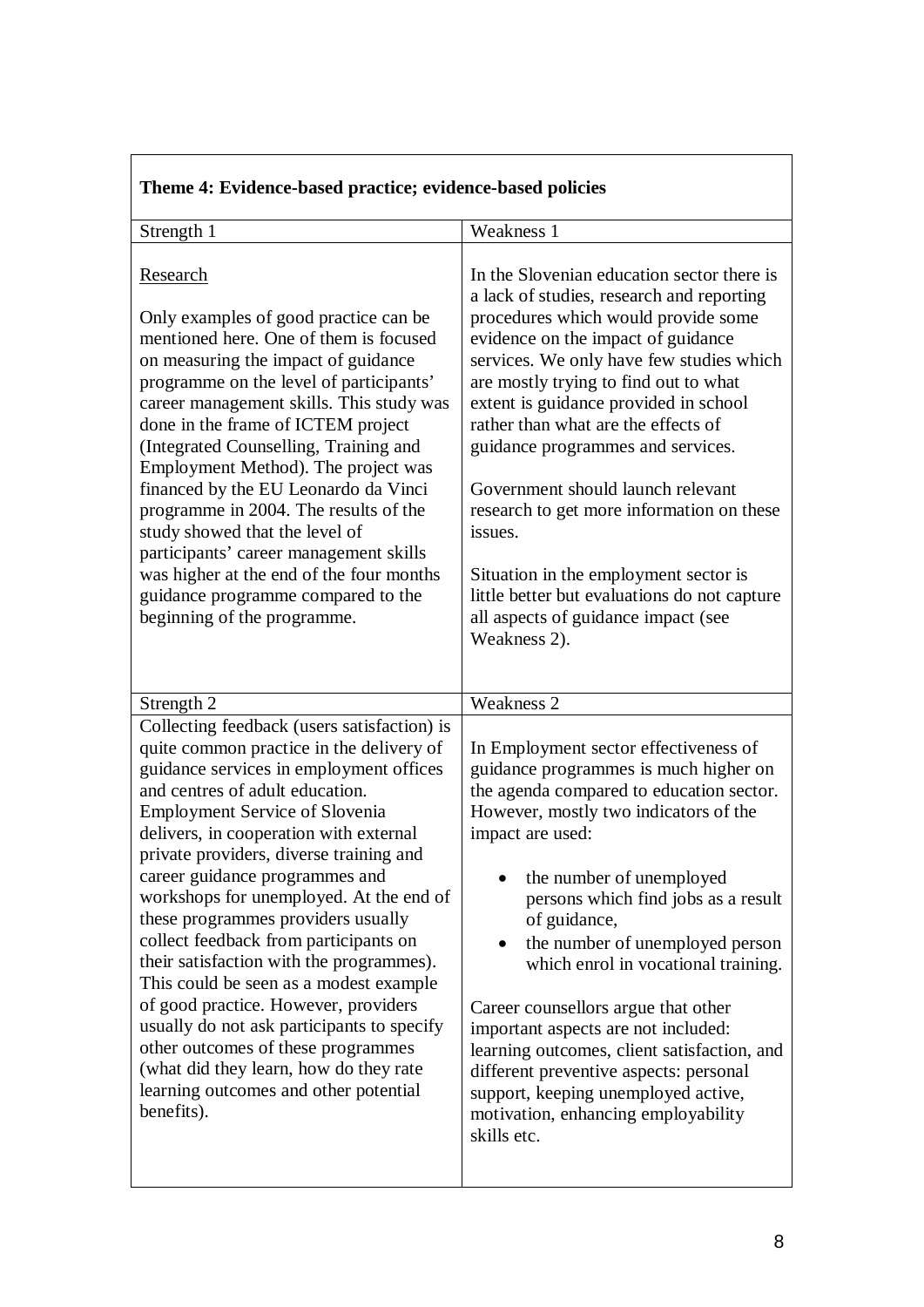| <b>Section 3</b>                                                                                                                | Looking at the themes, prioritise them according to the most<br>important ones for your country team to explore further and learn<br>about at the symposium.<br>$(1 = most important – 4 = least important)$ |              |                            |                |   |
|---------------------------------------------------------------------------------------------------------------------------------|--------------------------------------------------------------------------------------------------------------------------------------------------------------------------------------------------------------|--------------|----------------------------|----------------|---|
|                                                                                                                                 | Political, economic and social changes and the<br>changing role of career guidance and career guidance<br>policies                                                                                           |              | Priority<br>2              | $\overline{3}$ | 4 |
|                                                                                                                                 | Lifelong guidance policy as a part of integrated<br>human resource development policies – challenges<br>and opportunities                                                                                    | $\mathbf{1}$ | Priority<br>$\overline{2}$ | 3              | 4 |
| The changing world and the changing role of career<br>guidance – skills and competencies for lifelong<br>guidance practitioners |                                                                                                                                                                                                              | 1            | Priority<br>2              | 3              |   |
| Evidence-based practice; evidence-based policies                                                                                |                                                                                                                                                                                                              | 1            | Priority<br>$\overline{2}$ | 3              | 4 |

| <b>Section 4</b>                                   | Thinking about the themes, describe up to three high-level key                                                                       |  |
|----------------------------------------------------|--------------------------------------------------------------------------------------------------------------------------------------|--|
|                                                    | public policy and/or practice initiatives currently being advanced<br>or considered in your country (write no more than 100 words on |  |
|                                                    | each). If it is possible, please say to which of the themes each                                                                     |  |
|                                                    | initiative is most closely linked.                                                                                                   |  |
| High-level key public policy/practice initiative 1 |                                                                                                                                      |  |
|                                                    | Reducing unemployment and lack of positive perspective                                                                               |  |
|                                                    |                                                                                                                                      |  |
|                                                    | Linked most closely to Theme 1.                                                                                                      |  |
|                                                    | High-level key public policy/practice initiative 2                                                                                   |  |
|                                                    | Increasing enrolment in general education - decreasing in vocational education                                                       |  |
|                                                    | Linked most closely to Theme 3                                                                                                       |  |
|                                                    | High-level key public policy/practice initiative 3                                                                                   |  |
|                                                    | Lack of the knowledge and skills for hi-tech and other industries with high added                                                    |  |
| value                                              |                                                                                                                                      |  |
|                                                    | Linked most closely to Theme 2                                                                                                       |  |